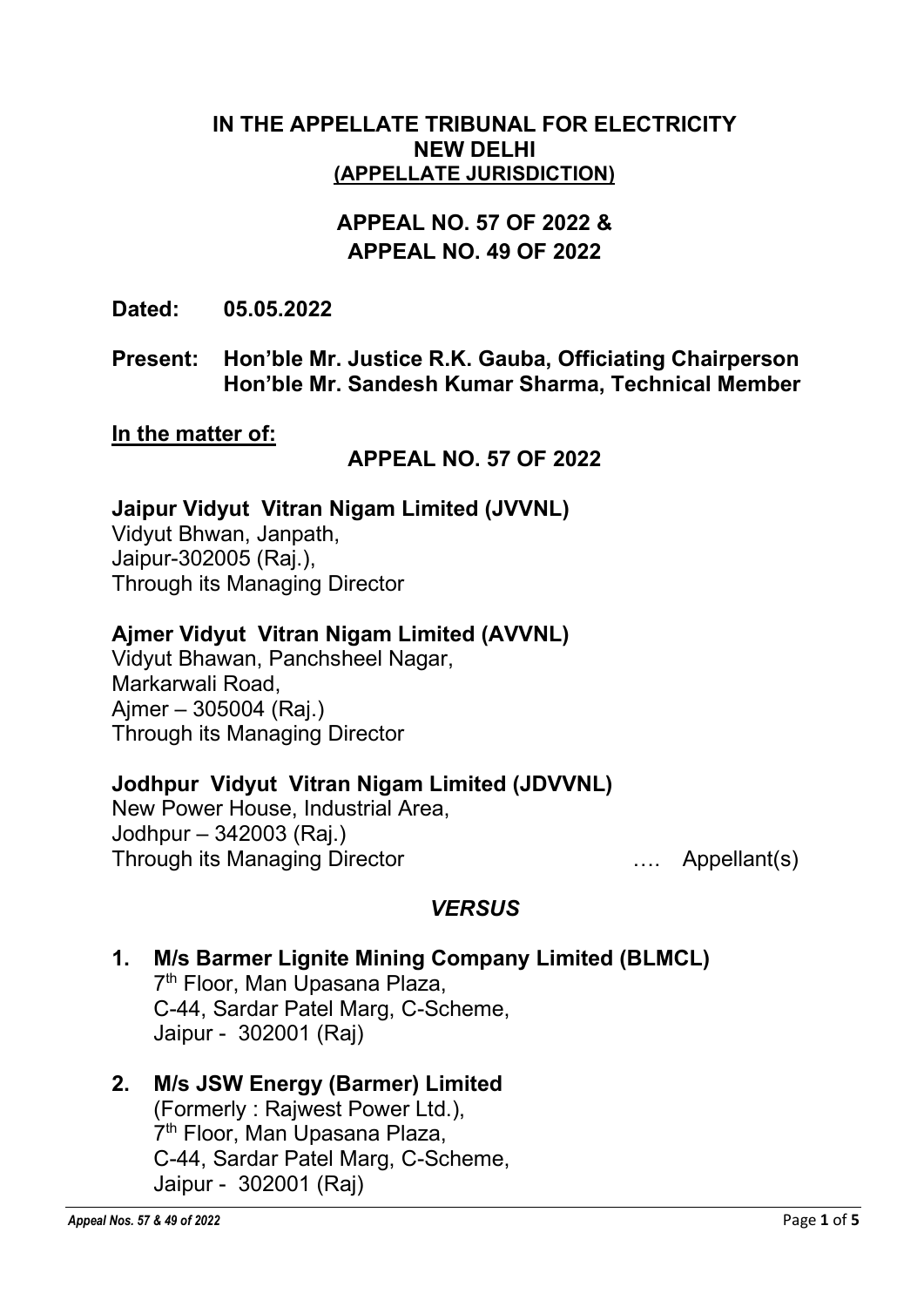## 3. Rajasthan Electricity Regulatory Commission

"Vidyut Vinyamak Bhawan", Near State Motor Garage, Sahakar Marg, Jaipur-302005 (Raj.) … Respondents

Counsel for the Appellant (s) : Mr. P.N. Bhandari

Mr. Paramhans Sahani for App1-3

Counsel for the Respondent (s) : Mr. Sanjay Sen, Sr. Adv.

 Ms. Mandakini Ghosh Mr. Aman Anand Mr. Aman Dixit for R-1&2

### In the matter of:

## APPEAL NO. 49 OF 2022

## Jaipur Vidyut Vitran Nigam Limited (JVVNL)

Vidyut Bhwan, Janpath, Jaipur-302005 (Raj.), Through its Managing Director

## Ajmer Vidyut Vitran Nigam Limited (AVVNL)

Vidyut Bhawan, Panchsheel Nagar, Markarwali Road, Ajmer – 305004 (Raj.) Through its Managing Director

## Jodhpur Vidyut Vitran Nigam Limited (JDVVNL)

New Power House, Industrial Area, Jodhpur – 342003 (Raj.) Through its Managing Director …. Appellant(s)

# **VERSUS**

#### 1. M/s Rajwest Power Ltd., 7<sup>th</sup> Floor, Man Upasana Plaza,

C-44, Sardar Patel Marg, C-Scheme, Jaipur - 302001 (Raj)

2. Rajasthan Electricity Regulatory Commission "Vidyut Vinyamak Bhawan", Near State Motor Garage, Sahakar Marg, Jaipur-302005 (Raj.) … Respondents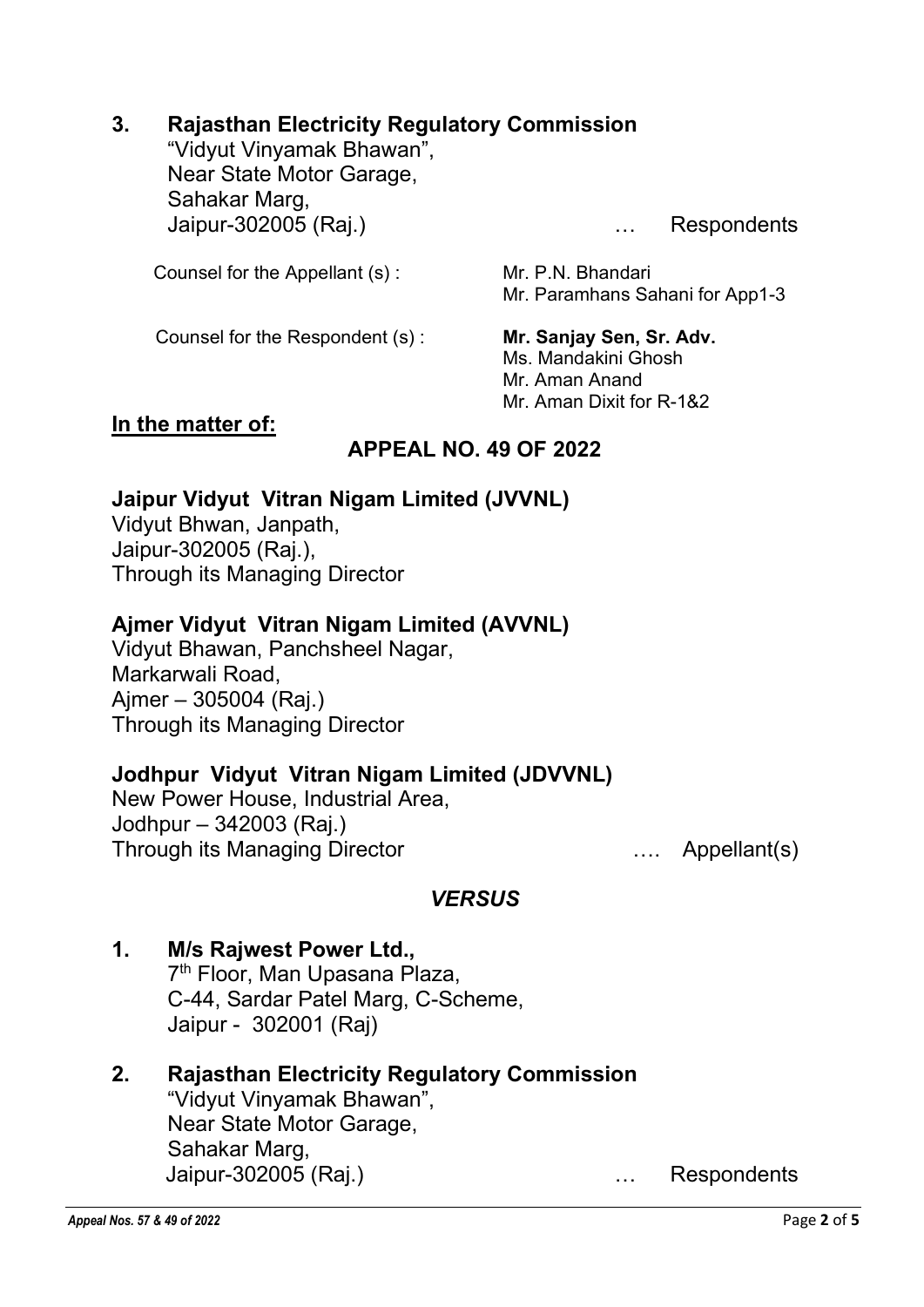Counsel for the Appellant (s) : Mr. P.N. Bhandari

Mr. Paramhans Sahani for App1-3

Counsel for the Respondent (s) : Mr. Sanjay Sen, Sr. Adv.

 Ms. Mandakini Ghosh Mr. Aman Anand Mr. Aman Dixit for R-1

# J U D G M E N T (Oral)

## PER HON'BLE MR. JUSTICE R.K. GAUBA, OFFICIATING CHAIRPERSON

1. This matter has been taken up by video conference mode on account of pandemic conditions, it being not advisable to hold physical hearing.

2. These appeals were preferred by the distribution licensees operating in the State of Rajasthan, they being aggrieved by the orders dated 24.06.2019 & 29.01.2020 on IA No.13 of 2018 in Petition No. RERC/966/2016 and Review Petition registered as RERC/1550/2019 in the first captioned matter and Orders dated 13.06.2019 & 27.01.2020 on Petition No. RERC/1286/17 and Review–cum-Clarificatory Petition No.1540/19 in the second captioned matter passed by the Respondent/Rajasthan Electricity Regulatory Commission (the State Commission).

3. The prime grounds are that the State Commission has failed to determine finally the Gross Calorific Value (GCV) of lignite which is used as fuel by the respondent generating companies, such determination of GCV being essential in terms of the extant Regulations for regulating the variable cost paid by the distribution licensee for the supply of electricity generated by the said respondents. It appears the issue of GCV was raised expressly in the review proceedings and the relevant observations of the State Commission are found in Para 10 & 11 of the order dated 29.01.2020 which read thus:

#### "Para 10

The only issue raised in the petition is to consider actual GCV in order dt. 24.06.2019 instead of GCV allowed for mine plan. It is observed that earlier also Commission in tariff order dated 18.05.2018 has considered the GCV of lignite as per the Mine Plan for determination of tariff for FY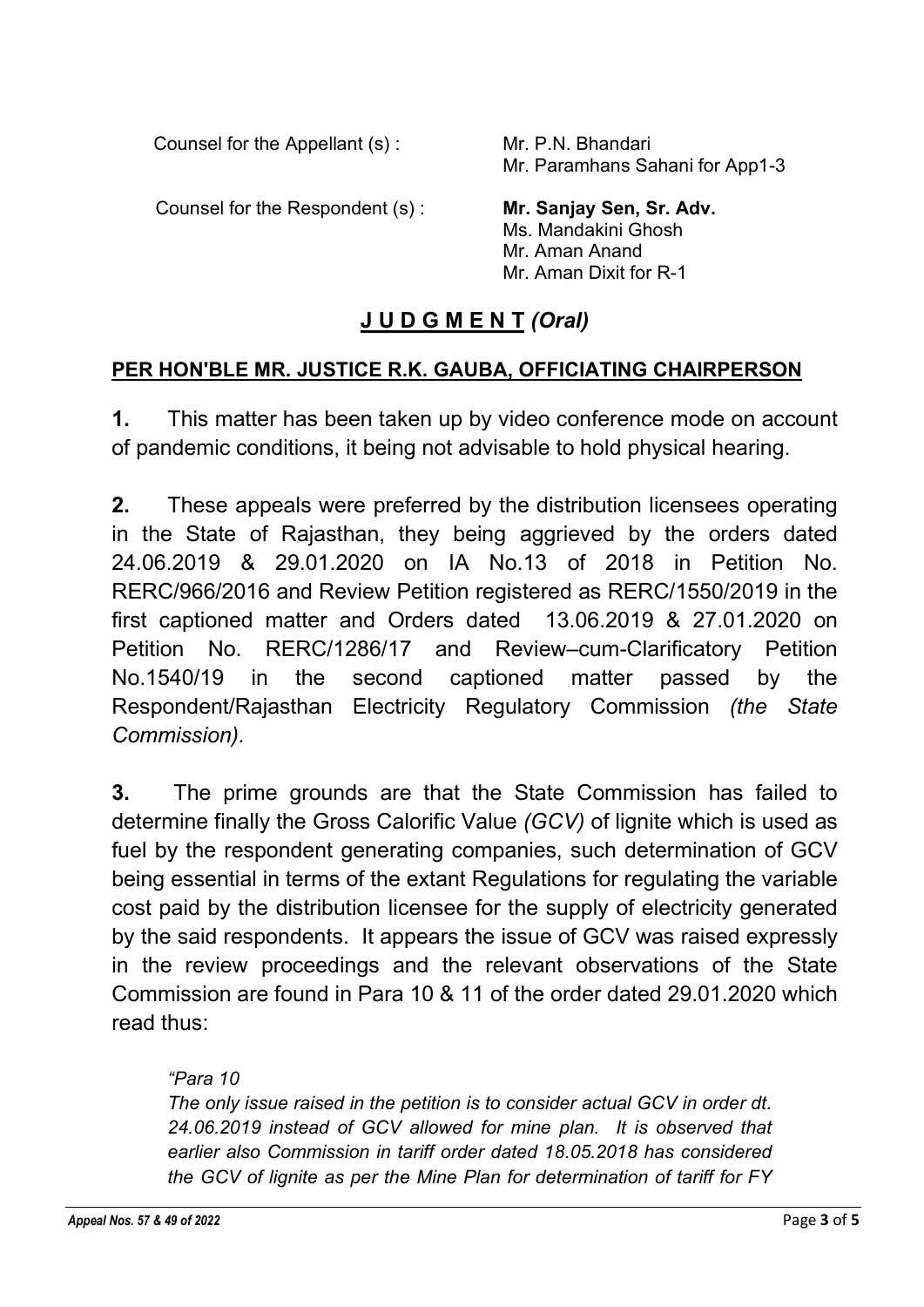2017-18. The similar approach was adopted by the Commission in determination of tariff for FY 2018-19 in order dated 13.06.2019.

#### Para 11

The Commission uptill now has allowed Transfer Price of Lignite as fixed percentage of claimed figures pending the final determination of the same. As the Transfer Price is being allowed on provisional basis without carrying out the prudence check of the claimed figure, therefore pending the determination of final transfer price, the Commission has considered the GCV as per the Mine Plan. However, the appropriate adjustment of variation in price and GCV of Lignite is to be considered at the time of truing up/once the transfer price of lignite is finalized and at that time the detailed analysis of actual GCV will also be carried out and final view regarding GCV shall be taken accordingly."

# 4. The relevant tariff regulations referred to by the parties read as under:

### "51. Energy Charges

The energy (variable) charges for Thermal Generating Stations shall cover landed fuel costs and shall be computed as follows:

.....

(4) Adjustment of rate of energy charge (REC) on account of variation in price or heat value of fuels:

Initially, Weighted Average Gross Calorific Value and landed cost of blended coal/ lignite or gas or liquid fuel shall be taken as per actuals of the preceding three months. Any variation shall be ADJUSTED ON MONTH TO MONTH BASIS on the basis of average Gross Calorific Value of blended coal/lignite or gas….

(5) Landed Cost of fuel: The landed cost of fuel shall include price of fuel corresponding to the grade/quality/calorific value of fuel inclusive of …..as percentage of the quantity of fuel dispatched by the fuel supply company DURING THE MONTH as specified in regulation 45(7)."

5. From the submissions made by the appellant through counsel, it emerges that the distribution licensees are concerned because of ad hoc approach adopted by the State Commission in the matter, it being the argument that the variable cost cannot be regulated on the basis of provisional determination of the GCV etc.